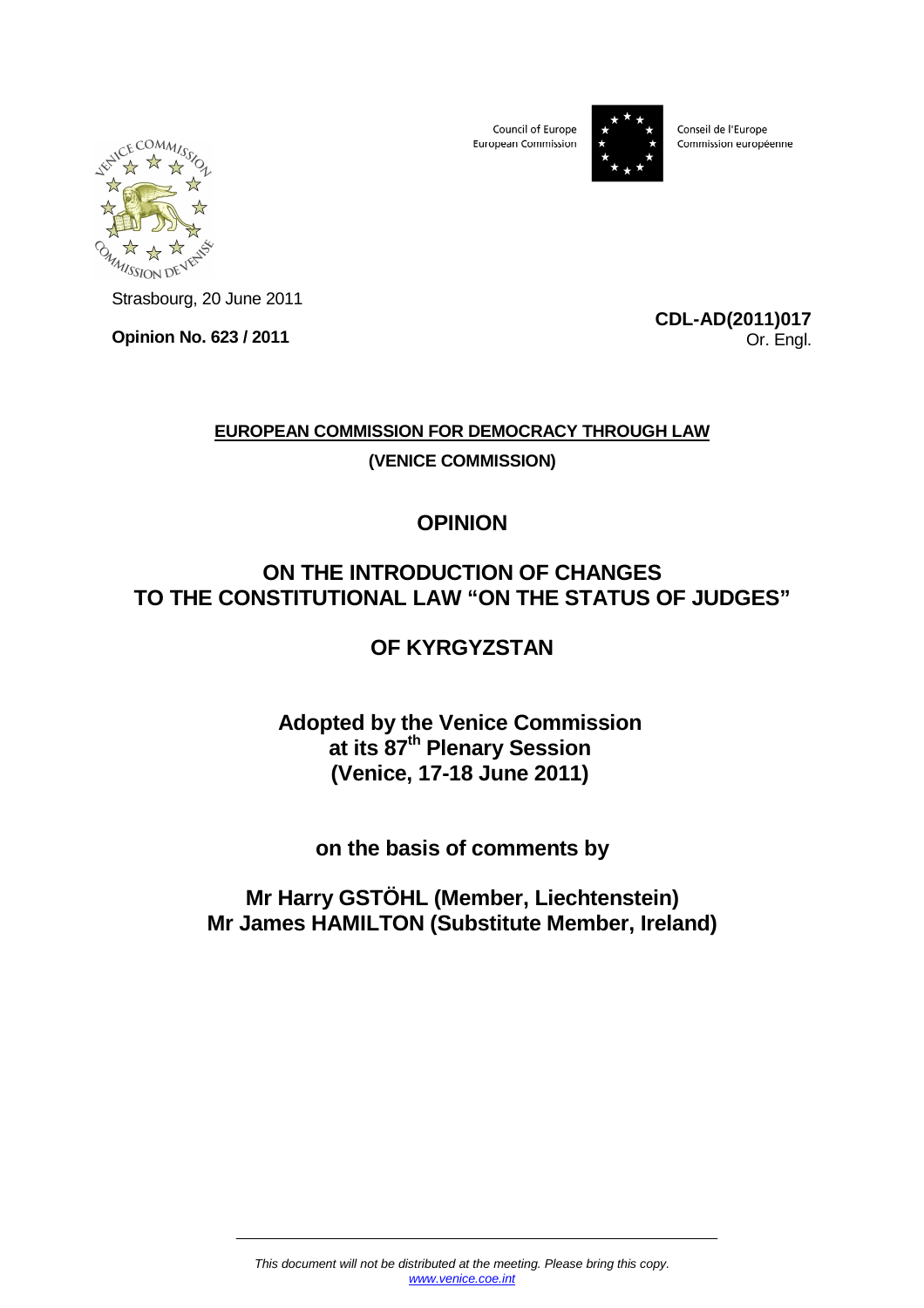## **I. INTRODUCTION**

1. By a letter of 5 April 2011, Ms Galina Skripkina, Chairperson of the Committee on constitutional legislation, state structure, legality and local self governance of the Parliament of Kyrgyzstan (Jogorku Kenesh), made a request for an opinion on the following three draft laws:

- 1. "the draft Constitutional Law on the Constitutional Chamber of the Supreme Court" (subject of Opinion 622/2011);
- 2. "on the introduction of changes to the Constitutional Law on the Status of Judges" of Kyrgyzstan (hereinafter, the "draft Law", subject of the present Opinion);
- 3. "the draft Law on the Council for the Selection of Judges" (subject of Opinion 624/2011).

2. As part of a judicial reform package, the Parliament of Kyrgyzstan has also prepared two other draft laws (on Judicial Self-Government and on the Supreme Court and Local Courts), which were, however, not submitted to the Venice Commission for opinion due to the very short deadlines and the heavy workload of the Venice Commission, which is preparing opinions on the first three draft laws.

3. Messrs Harry Gstöhl and James Hamilton were invited by the Venice Commission to act as rapporteurs for the present opinion. Their preliminary comments appear in documents CDL(2011)033 and CDL(2011)034 respectively.

4. A delegation of the Venice Commission composed of Messrs Vardzelashvili (rapporteur for the Opinion on the draft Constitutional Law on the Constitutional Chamber of the Supreme Court), Mr Esanu (rapporteur for the Opinion on the draft Law on the Council for the Selection of Judges) and Mr Gstöhl (rapporteur for this opinion) accompanied by Mr Schnutz Dürr from the Secretariat, visited Bishkek on 27-29 April 2011.

5. The delegation participated in a joint meeting of the Committees for Constitutional and Judicial Matters of Parliament on 27 April 2011, a plenary session of Parliament on 28 April 2011 at which the package of laws was originally supposed to be adopted and a round table on the judicial reform package on 29 April 2011. The meetings and the round table were organised by the EU-UNDP Parliament Project. The Venice Commission is grateful for the efficient assistance provided by the Project.

6. On 12 May 2011, all five laws of the judicial reform package were adopted by Parliament. The present opinion nonetheless refers to the draft laws as they were submitted for opinion, but refers to the results of discussions and areas of agreement reached during the meeting of the joint committees.

7. Following an exchange of views on the draft opinion with a joint delegation from the Kyrgyz authorities and the EU-UNDP Parliament Project, headed by Ms Skripkina, the present opinion was prepared within the framework of the Joint Programme of the Council of Europe and the European Union "EU-Central Asia Rule of Law Initiative". It was adopted by the Venice Commission at its 87<sup>th</sup> Plenary Session (Venice, 17-18 June 2011).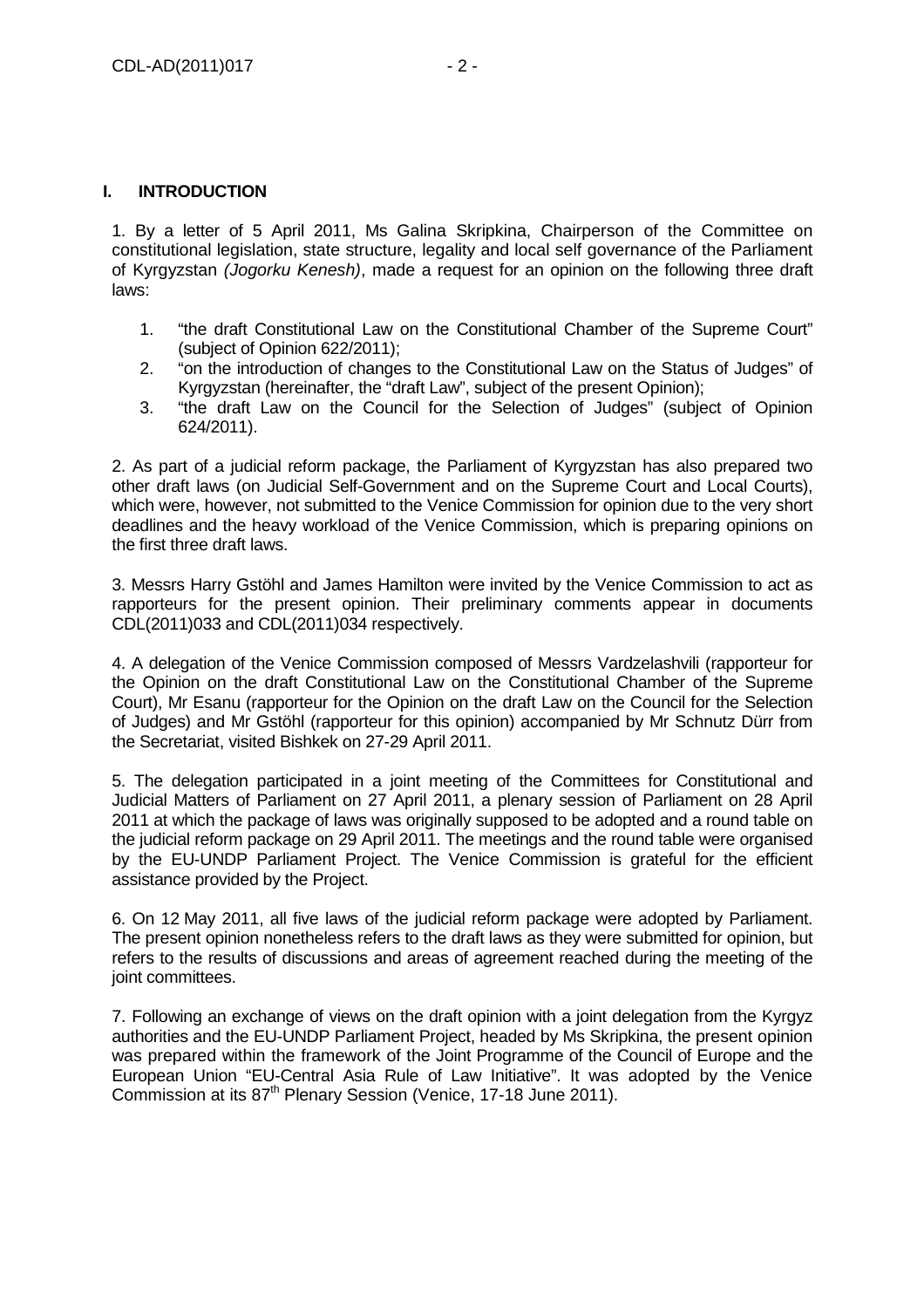## **II. GENERAL PROVISIONS**

#### **A. General comment**

8. The draft Law is part of a package of laws reforming the judiciary in a modern and efficient manner. It is a positive step forward and an essential one to guarantee the independence of the judiciary. However, this draft Law should be read together with the other laws of the reform package in order to understand its place in the reform process.

## **B. Principles of the administration of justice (Article 3)**

9. The general provisions are set out in Chapter 1 of the draft Law and state that judicial power is to be administered only by courts represented by judges. Article 3 sets out a number of general principles including the administration of justice free of charge in cases envisaged in the draft Law, the autonomy of courts and the independence of judges, equality of all before the law and courts, responsibility of judges, openness and public examination of cases by all courts, the binding nature of judicial acts and the participation of citizens in the administration of justice.

10. The binding nature of judicial acts and the participation of citizens in the administration of justice are very important and highly welcomed steps. In its Report on the independence of the judicial system - Part I: The independence of judges, the Venice Commission underlined:

"the principle that judicial decisions should not be subject to any revision outside the appeals process, in particular not through a protest of the prosecutor or any other state body outside the time limit for an appeal."<sup>1</sup>

11. Article 3.2 provides that citizens of Kyrgyzstan shall be entitled to judicial protection free of charge in the circumstances provided for in the law as well as in any case where they submit proof to the court that they do not have sufficient means to conduct their case in court. It is not clear whether this provision means that in some cases a fee is payable by litigants for the services of the court. The draft Law itself is silent as to what the circumstances are where the right to judicial protection free of charge arises and presumably this is to be found in separate legislation. The reference to proof that a litigant does not have sufficient means to conduct a case in court would seem to suggest that some sort of legal aid provision is made in such cases.

12. In some respects, this draft Law appears to be something of a framework law in that it refers in places to circumstances which are to be provided for by law, but which are not specified in this particular draft Law. Another example relates to Article 3.6, which says that the examination of cases in all courts shall be conducted in an open manner, except for cases which are subject to examination in a closed session in circumstances provided for "in the law". but these circumstances are not in fact provided in the draft Law. Article 3.7 covers the right of participation of citizens in the administration of justice in cases provided for "in the law", but again without specifying what these cases are. In any event, it seems clear that a full understanding of these provisions will require the consideration of other legal texts.

 <sup>1</sup> See paragraph 67, Report on European standards as regards the independence of the judicial system - Part I: The independence of judges (CDL-AD(2011)004), http://www.venice.coe.int/docs/2010/CDL-AD(2010)004-e.asp.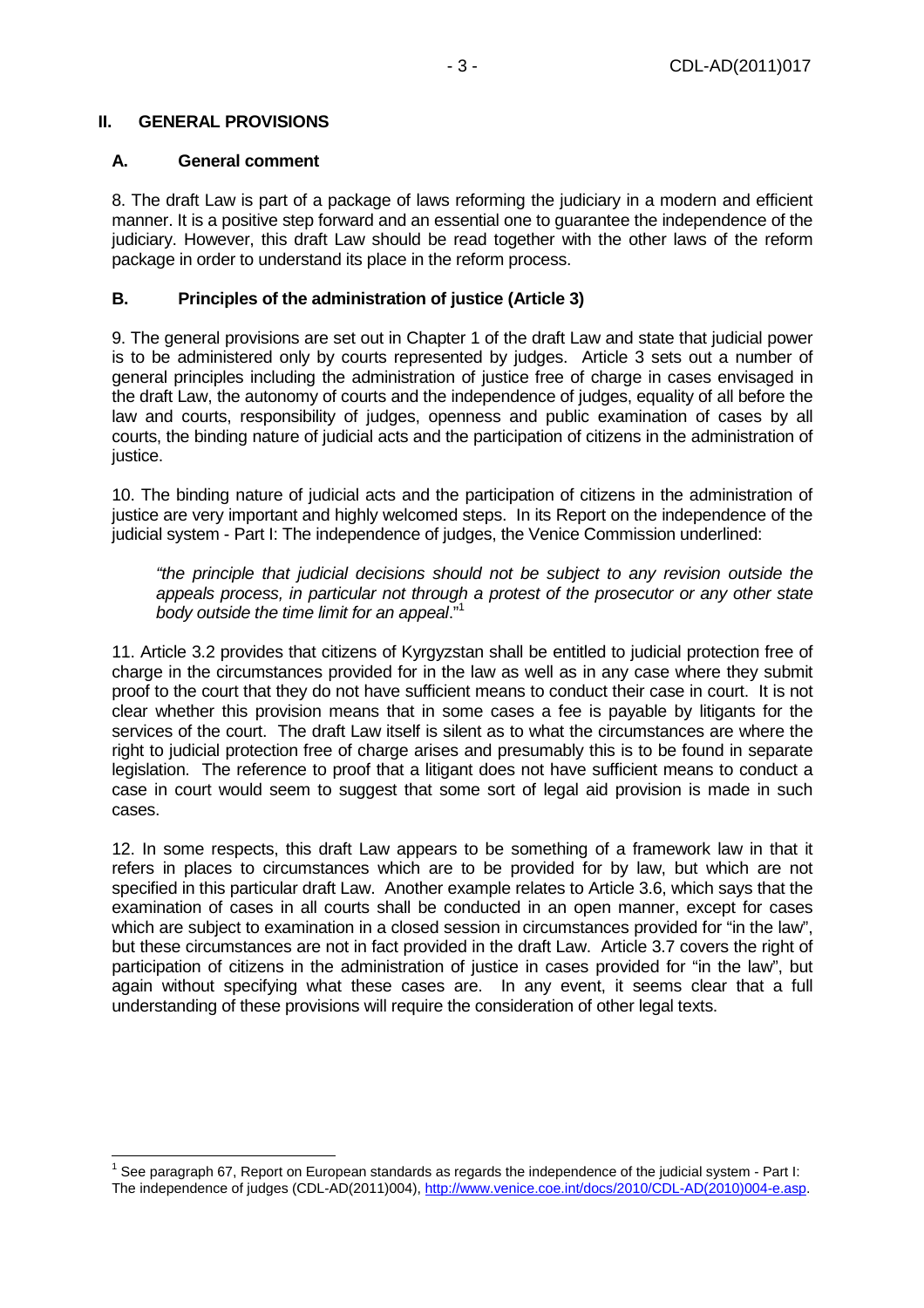# **C. Status of a judge (Article 4)**

13. The first paragraph of this Article states that:

"the status of a judge shall be defined by enhanced requirements towards its acquisition and termination, establishment of high standards in respect of the personality of the holder, qualification and conduct, increased responsibility for improper exercise of the judicial powers, material social benefits as well as other guarantees corresponding to the high status"

14. Unfortunately, it is not clear what any of this means in practice as, again, it seems that these various "enhanced requirements", "high standards", "increased responsibility" must be defined elsewhere than in this draft Law.

# **D. Requirements towards a judge in accordance with his or her status (Article 5-1)**

15. This Article sets out the requirements of a judge in accordance with his or her status. Judges are required to strictly comply with the Constitution and laws and to observe their oath of office. They are to observe the requirements of the Code of Honour of judges. The Venice Commission has not received a copy of this Code of Honour and therefore has not seen its contents. Judges are obliged to confront any attempts at unlawful intervention in activities related to the administration of justice. They are to observe secrecy of deliberations. An important provision requires them to declare assets and incomes in accordance with the legislation of the State. This could be an important safeguard, given that there is a history of judicial corruption in Kyrgyzstan.

16. Article 5-1.2 sets out a number of prohibitions applying to serving judges. These are of some importance because, as later provisions make clear, breach of them can result in dismissal of a judge from office. Judges may not act as legal representative for persons. They are not to make public statements about cases which are before the courts other than through the court processes. They are not to disclose information for purposes not related to their judicial function. They are prohibited from receiving gifts. They are not to accept honorary and special degrees, awards and other decorations of foreign countries, political parties or other organisations. They are not to travel on business outside the State at the expense of private persons and legal entities except for purposes specified in the law. They are prohibited from participating in other activities such as being members of managing bodies, councils of trustees or supervisory boards, again with certain exceptions. They may not participate in strikes and rallies nor may they engage in entrepreneurial activity or engage in other paid work except teaching scientific and creative activity to the extent that it does not impede their judicial duties. These rules are to be welcomed<sup>2</sup> in order to prevent judges from putting themselves in a position where their independence or impartiality may be questioned.

17. Judges are prohibited from being members of political parties or from speaking in support of or against any political party. This question of judges participating in political life is one which has been discussed by the Venice Commission $3$  on a number of occasions and although this tends to reinforce the impartiality of judges, there is certainly a view among many judges in western democracies that judges should have such a right. It may be that in the current state of development of Kyrgyzstan, the prohibition of judges being members of political parties or engaging in the political activity of a party is not only justified, but necessary.

# **E. Fundamental rights of a judge (Article 5-2)**

 $\frac{2}{3}$  Ibid, paragraph 62.

 $3$  Ibid, in particular paragraphs 7 and 27.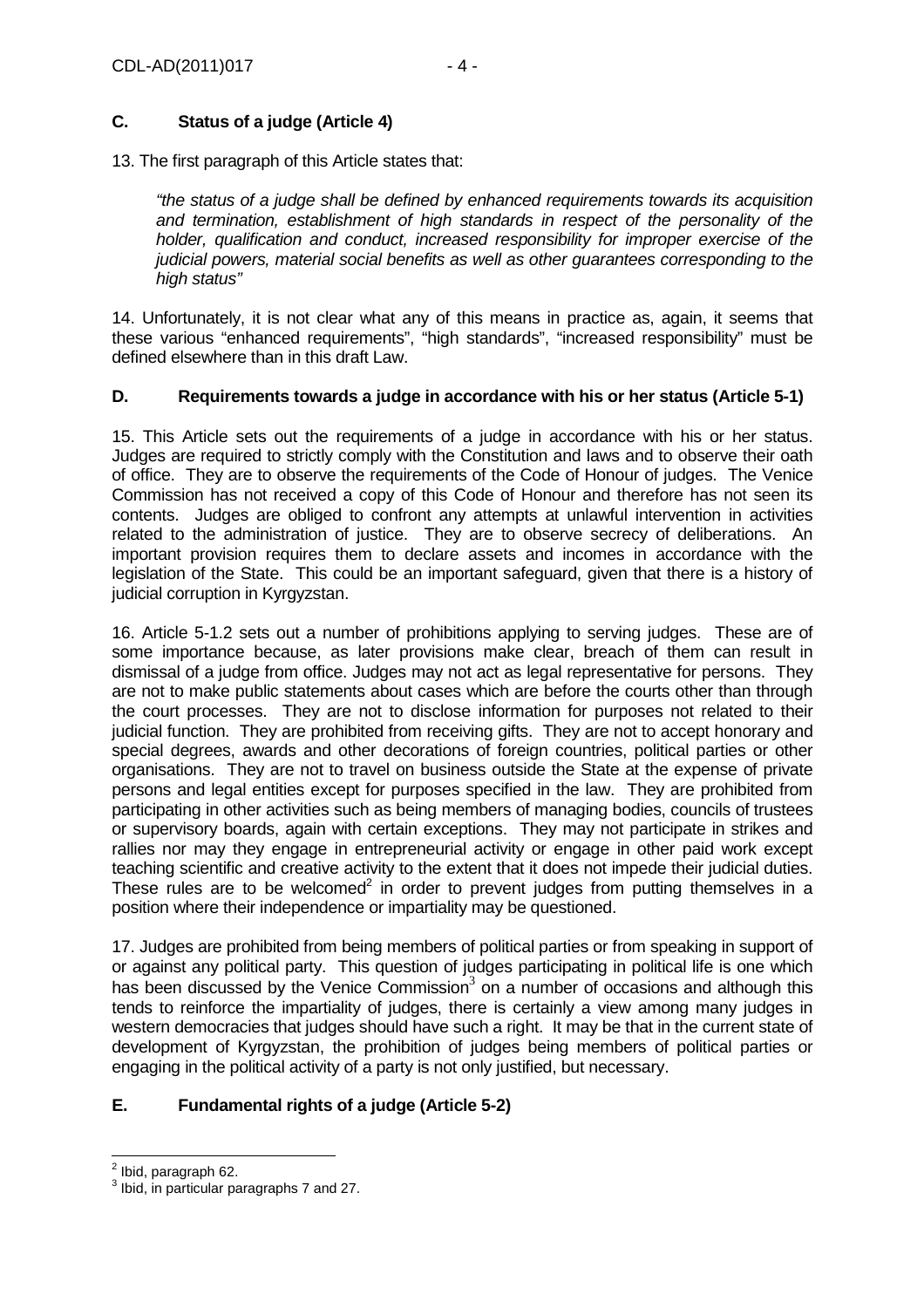18. Article 5-2 confers fundamental rights on judges, including the right of judges to transfer to another court, to offer themselves for election as president or deputy president of a court or as a representative in the bodies of judicial self-regulation and the Council for the Selection of Judges, to improve his or her qualification, to resign from office.

## **F. Irreproachability of conduct of judges (Article 6)**

19. Under this Article, a judge is to hold his or her position for as long as his or her conduct is irreproachable. Irreproachable conduct is defined by reference to the fundamental requirements of the judge, as set out in Article 5-1, and the finding of a violation of these duties must be confirmed or recognised by the Council of Judges.

## **G. Judicial qualification grades (articles 8-10)**

20. In general, a high degree of qualification and ethics is required from judges. A classification system of six qualification grades has been introduced. These grades are based on seniority and affect the salary payable to judges. Qualification grades are awarded by the President on proposal by the Council of Judges. Advancement through the grades depends on the position held, the years of service as a judge, the quality of the judge's administration of justice and irreproachable conduct. It seems that a judge can normally expect to advance through this process to a higher grade every three years.

21. However, by Article 8, advancement is conditional on the quality of the administration of justice. There is nothing in the draft Law to indicate how this is to be assessed, although by implication it seems to be a function of the Council of Judges. The Law "On bodies of judicial self-regulation" is silent on the issue. It is not clear whether the President is simply required to give formal effect to the recommendation of the Council of Judges or whether he or she has a discretion in relation to the matter. Again, it may be that this draft Law is intended merely as a framework, but in order to assess it, it would be necessary to have more information as to how exactly an assessment of the quality of administration of the judges is to be carried out and by whom.

# **III. GUARANTEES OF JUDICIAL INDEPENDENCE**

## **A. Independence of judges (Article 11)**

22. The basis for the independence of the judiciary, which is crucial for the good administration of justice, is found in Article 94 of the Constitution. In that Article, the constitutional guarantee of the independence of judges is accompanied by the prohibition of interference in the administration of justice and immunity of judges. The draft Law takes up and develops these provisions. Having the independence of judges guaranteed at such a high level (in the Constitution and in constitutional laws) is welcomed and very much in line with European standards<sup>4</sup> and supported by the Venice Commission<sup>5</sup>.

## **B. Inadmissibility of interference in the activity of judges (Article 12)**

23. This Article provides that any interference in the activity of judges related to the administration of justice is to be prohibited. Persons guilty of influencing a judge are to be liable

 4 See paragraph 16, Opinion No. 1 of the Consultative Council of European Judges (CCJE) on standards concerning the independence of the judiciary and the irremovability of judges,

<sup>&</sup>lt;u>http://www.venice.coe.int/site/main/texts/JD\_docs/CCJE\_Opinion\_1\_E.htm</u>.<br><sup>5</sup> See paragraph 22, Report on European standards as regards the independence of the judicial system - Part I: The independence of judges (CDL-AD(2010)004), http://www.venice.coe.int/docs/2010/CDL-AD(2010)004-e.asp.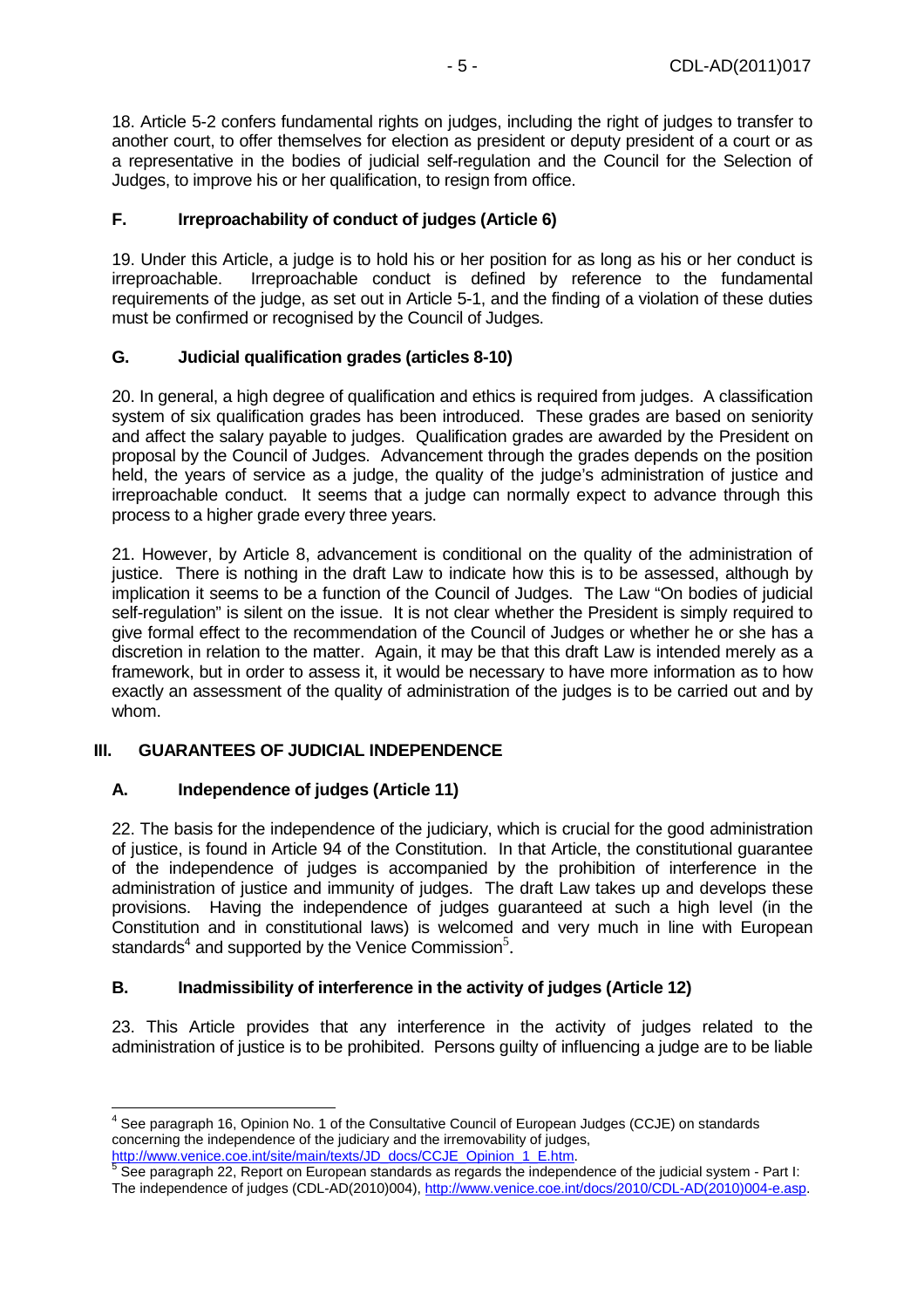in accordance "with the law". Again, presumably this latter law, which sets out how this is to be achieved, is to be found elsewhere.

24. The principle of judicial independence seems to cover both external and internal influence. It seems that the undue influence of higher ranking judges is also covered by this provision, which is in line with the Venice Commission's recommendations<sup>6</sup>.

25. The Article also foresees that no one has the right to solicit reports on concrete cases, except in cases where the liability of a judge is being reviewed under this draft Law. Judges are not obliged to provide explanations on the merits of a case that they have dealt with or have been assigned and are not obliged to present cases to anyone other than in circumstances foreseen by the procedural law.

# **C. Irremovability of judges (Article 13)**

26. Under this Article, judges of all courts are irremovable, removal from office or termination or suspension from office or limitation of powers may only be made in accordance with the Constitution and this draft Law. This draft Law also governs the transfer of local judges by rotation to other local courts in other regions of Kyrgyzstan.

# **D. Immunity of judges (Article 14)**

27. This Article deals with the immunity of judges who cannot be detained and arrested or subject to search of premises or their person unless they are caught at the scene of a crime.

28. Article 14.2 provides that a judge may not incur criminal and administrative liability at law for unlawful actions committed in performance of his or her judicial powers except in accordance with procedures envisaged in this draft Law.

29. Functional immunity<sup>7</sup> is what European standards tend to favour, and that is what seems to be the immunity intended in this draft Law. Independent of the wording of Article 14, Article 95.6 of the Constitution stipulates that:

"Administrative and criminal action against judges of all courts of the Kyrgyz Republic may be brought in a judicial proceeding upon the consent of the Council of Judges in accordance with the procedures envisaged in the constitutional law."

and Article 30 of this draft Law foresees the possibility of introducing administrative or ordinary criminal proceedings against a judge, if the Council of Judges agrees with it. In the Venice Commission's view, an agreement must be refused if the proceedings concern a fact related to the function of the judge. The immunity of judges is therefore indeed more of a functional one.

30. However, it is difficult to conceive what sort of unlawful actions might properly be committed by a judge in the performance of his or her judicial powers, and if such unlawful acts are not properly committed, it is not clear why a judge should have immunity for them. The Venice Commission would like to invite the Kyrgyz authorities in this respect, to provide further clarity on what functional immunity covers in their view. As a general rule, the Venice Commission has, on many occasions, been critical of over-extensive immunities conferred on judges. While it is necessary to ensure that a judge is not subjected to intimidatory or harassing behaviour while performing his or her judicial functions or during the course of court proceedings, it is difficult to imagine why a judge should not be subject to the law. Placing excessive obstacles in

 6 Ibid, paragraphs 56 and 60.

 $<sup>7</sup>$  Ibid, paragraph 60.</sup>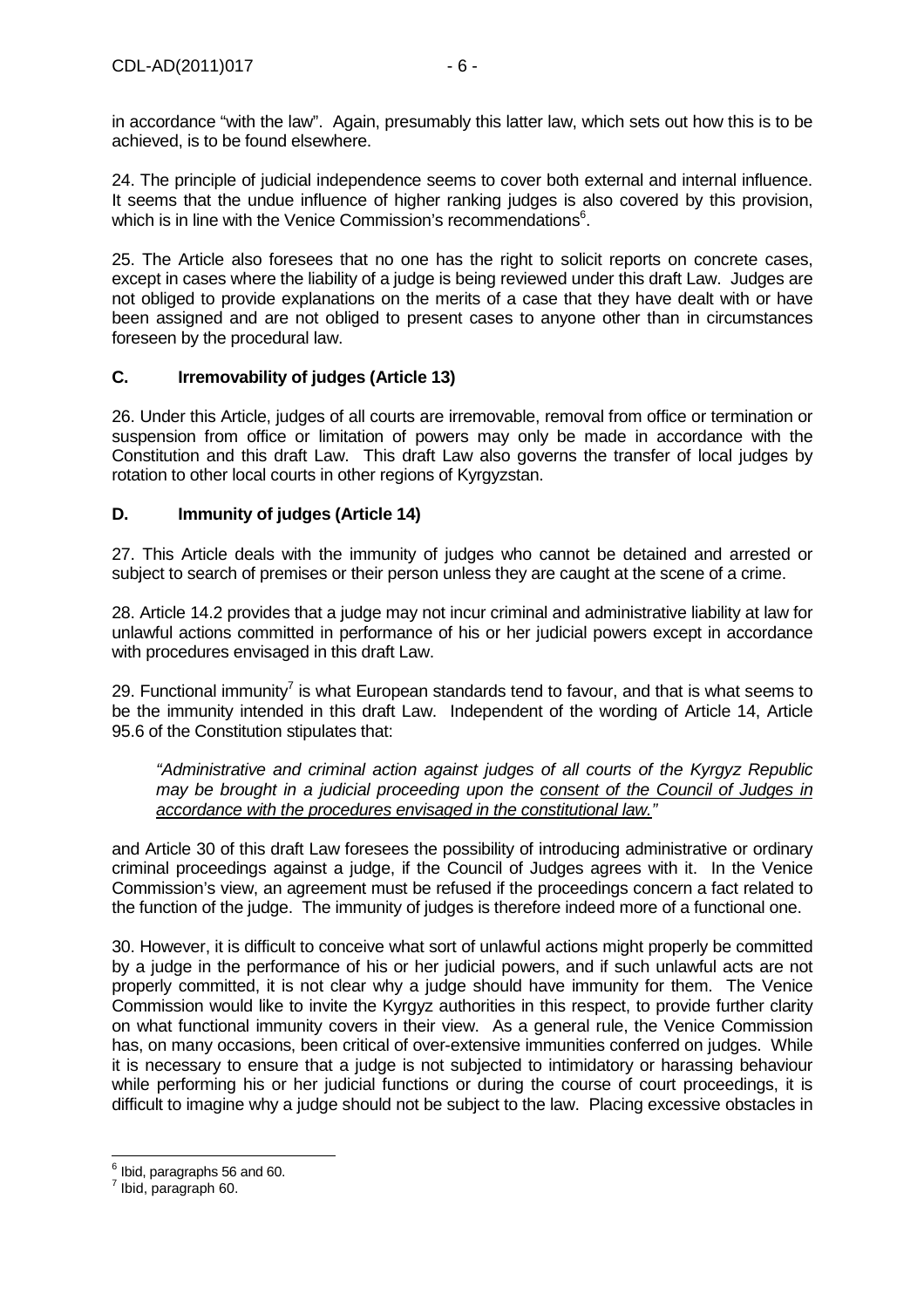the way of a proper investigation of crimes alleged to have been committed by judges is likely to encourage judicial corruption.

31. The problem with immunity is its degree of protection. It is obvious that judges need to be protected against pressures and abuses from other state powers and immunity is a means to avoid pressure from undue, untrue and abusive prosecution. However, even judges should not be above the law. Hence, an equilibrium between the two requirements needs to be found, taking into account the specific circumstances at the time and in the country.

## **IV. APPOINTMENT OF JUDGES**

32. Chapter 3 sets out the requirements relating to the appointment of judges of the Supreme Court and of the Constitutional Chamber. Again, these provisions seem, for the most part, to be framework provisions and there is little detail on how the actual appointment is to be made.

#### **A. Requirements towards the judges of the Supreme Court and the Constitutional Chamber and their election procedure (Article 15)**

33. Appointment to the Supreme Court or Constitutional Chamber is confined to citizens between the ages of 40 and 70 years who have higher legal education and at least 10 years' experience in a legal profession, of which five years as a judge for the Supreme Court and 15 years' experience in a legal profession for the Constitutional Chamber. They are to be elected by Parliament upon the proposal of the President based itself on a proposal of the Council for the Selection of Judges.

34. According to the draft Law on the Council for the Selection of Judges, this body is elected as to one-third by the Council of Judges, one-third by the parliamentary majority and one-third by the opposition. This appears to be a commendable attempt to reduce political influence in the appointment system – or at least to ensure a degree of consensus. The draft Law provides that a competition is to be conducted by means of interview. The procedure is set out in Article 17 of the Law "On the Council for the Selection of Judges of the Kyrgyz Republic". A rapporteur is appointed and reports to the Council on the candidate and on the information on his or her personal file after which the candidate can give explanations. This is presumably the "interview" that is referred to. Following this procedure, the Council for the Selection of Judges takes an open vote and recommends candidates to the President.

35. It is not clear whether the President has a discretion to propose a candidate to Parliament. The latter has a discretion to reject candidates proposed (Article 15.7).

36. Article 15.5 requires applicants for vacancies among the judges to provide a number of documents including a copy of their passport, their diploma of higher legal education, copies of their service record and work record, and a medial certificate. The requirement for a recent medical health certificate is justified in order to ensure that a candidate is in sufficient good health to carry out his or her duties. However, it should be made clear that the content of such a certificate should not be detailed, but rather limited to a statement (evaluation) that  $$ according to medical opinion – the candidate is in sufficient good health (or not) to fulfil the duties of a judge at the Supreme Court or similar duties. Under these circumstances and in respect to non-discrimination of disabled persons, such a requirement is fully acceptable.

37. The involvement of both the President and Parliament in the process without any clear criteria being established for appointment would seem to make politicisation of appointments inevitable despite the involvement of the judges and the opposition in the Council for the Selection of Judges. In the event that Parliament does not elect a candidate for the position of judge, the President is required to present a new candidate on the basis of a new competitive selection.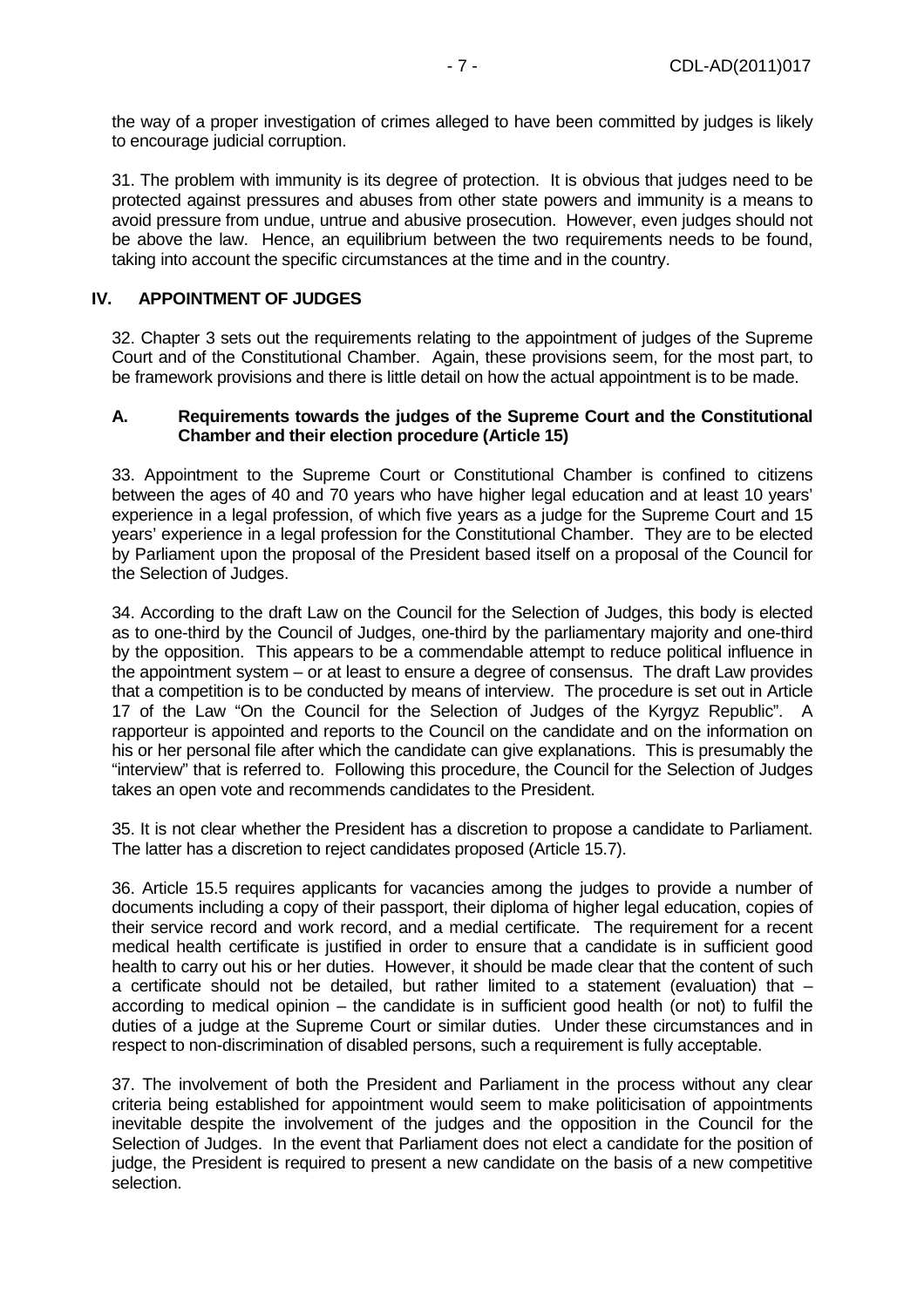38. Article 15.9 sets out a number of matters which will disqualify a person from being a judge at the Supreme Court and at the Constitutional Chamber. This concerns persons having previous criminal convictions (including those removed from the record), having been dismissed from their position as judge for disciplinary reasons or having been dismissed from law enforcement agencies or having had their licence to practice as a defence lawyer revoked or having the citizenship of a foreign country. This last provision bars dual nationals from becoming judges.

## **B. Procedure of election and dismissal of the president and deputy presidents of the Supreme Court (Article 16)**

39. This Article provides that the judges of the Supreme Court are to elect from among themselves, the president and deputy presidents of the Supreme Court with a limit of two consecutive terms for these provisions.

# **V. ELECTION OF JUDGES OF LOCAL COURTS**

40. Chapter 4 contains provisions for the election of judges of local courts corresponding to those for the Supreme Court and the Constitutional Chamber.

# **A. Requirements towards judges of local courts (Article 17)**

41. The age limit under this Article is between 30 and 65 and the requirement is for higher legal education and at least five years' experience. There are similar exclusions and there is a long list of the type of work experience which would qualify one to be appointed to a local court. It appears to include most forms of state legal work. It does not, however, appear to include private lawyers, members of the bar or of legal firms, which is to be deplored.

# **B. Competition to fill a vacant position of a local court judge (Article 18)**

42. Again, appointment is made following a recommendation from the Council for the Selection of Judges which carries out an interview. There are similar provisions in relation to the documentation that is to be provided. In relation to local courts, following a recommendation from the Council for the Selection of Judges, the judges are appointed by the President. Parliament is not involved in this process.

43. The other steps of the selection mode by the Council for the Selection of Judges are the same than for the Judges of the Supreme Court and the Constitutional Chamber.

# **C. Interview (Article 21)**

44. The interview may determine the intellectual capacities of candidates, the personal qualities, the ability to correctly understand and impartially consider the case, the communicative skills and their efficient application and, upon request of members of the Council for the Selection of Judges, a candidate may have to provide an income statement and other information which confirms the irreproachability of the candidate's conduct. However, the additional documents must only be produced by those candidates for whom the Council for the Selection of Judges has requested such information and it is not clear under which criteria a candidate will be asked to produce these documents. It would be useful to explain either that the documents need to be produced by all candidates or to state under which conditions additional information may be required from a specific candidate.

45. The examination requirement on the one hand and the interview on the other seem – per se – to be appropriate to filter out the candidates according to capacity and ethical requirements.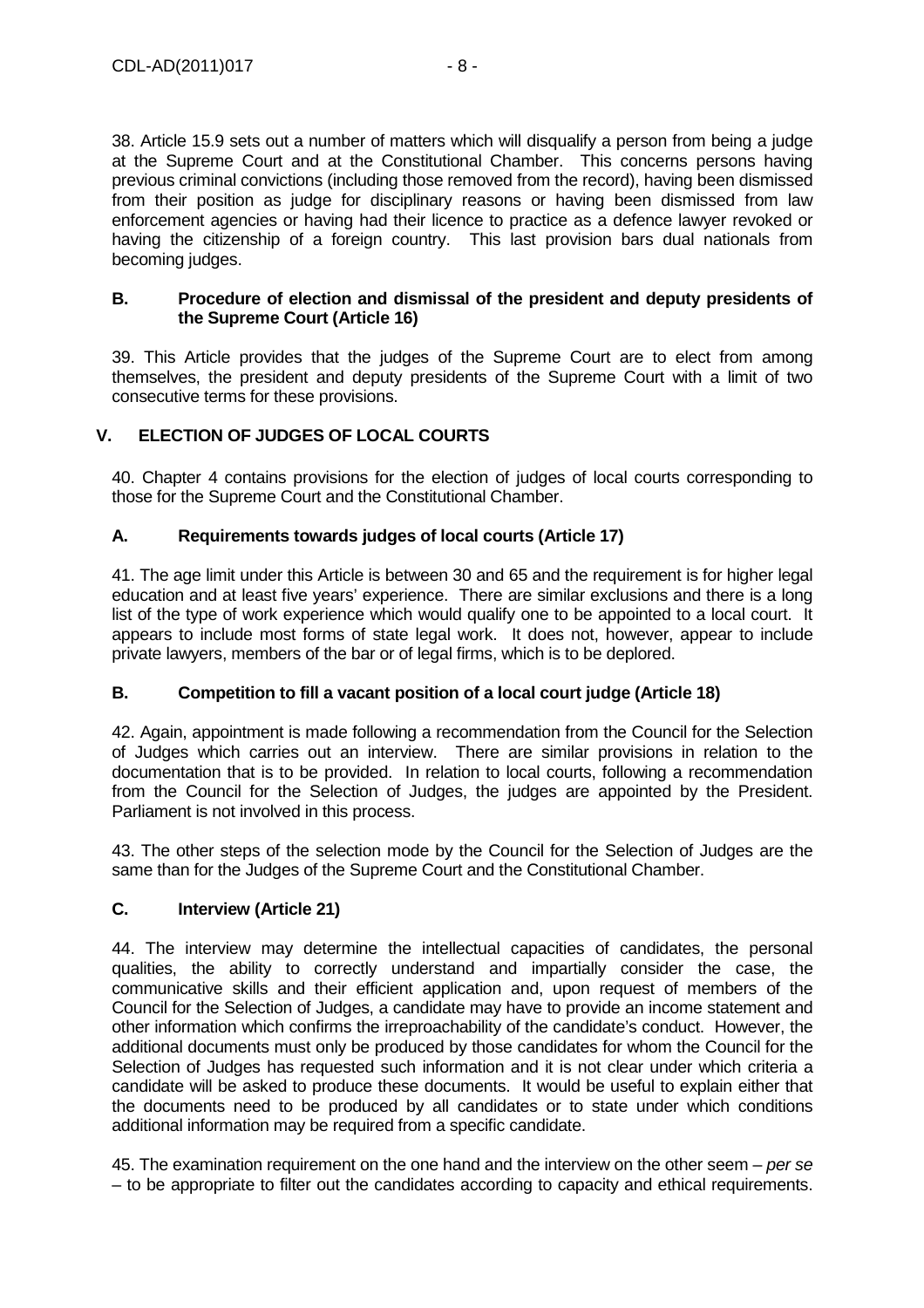However, the final recommendation of the Council for the Selection of Judges is then attached to the file of a candidate and not returned to the candidate. A possibility to make an appeal against the decision is not foreseen in this draft Law. This might constitute an undue limitation of candidates' rights and should be changed.

#### **D. Procedure of appointing the candidates for positions of local court judges and assigning them to local courts for the execution of powers of local court judges (Article 22)**

46. This Article foresees that judges of local courts shall be appointed by the President from among persons who have passed the competitive selection and were proposed by the Council for the Selection of Judges. On the basis of the outcome of the interview, a proposal for appointing a candidate to a position of a local court judge shall be submitted to the President. The President shall have the right to return the documents of a candidate to the Council for the Selection of Judges with a reasoned decision. If the Council for the Selection of Judges fails to find facts which prevent the appointment of a candidate to the position of a local judge, then the Council for the Selection of Judges shall again submit to the President the proposal of the same candidate who shall be subject to mandatory appointment within 10 days. The exam seems to be seen as only one of other pre-conditions to participate in the interviews (see Article 21).

47. This Article therefore clearly envisages the possibility that the President will reject candidates who have been recommended by the Council for the Selection of Judges. He or she must give a motivated decision for rejection. No criteria are established for rejection and therefore it is not only possible, but likely that the process will be politicised. Such criteria should be provided.

## **E. Grounds and procedure of transfer (rotation) of a local court judge (Article 23)**

48. This Article deals with the delicate subject of the transfer of a local court judge from one court to another. This can be done for four reasons: (1) at the request of the judge concerned, or (2) because of reorganisation of the court or (3) changes to the structure of staffing numbers, or (4) for the purpose of protecting judges.

49. In reality, it seems that the provision allowing for transfer to be compulsory in the event of reorganisation of the court or changes to the structure or staffing numbers effectively means that a judge can be compulsory transferred at any time. It is not clear from the draft Law who is to make proposals relating to reorganisation of the court or changes to the structure or staffing number of judges. At the meetings in Bishkek, it was pointed out that such a reorganisation can only be carried out through a law. If this is so, this seems to be a sufficient guarantee against transfers in individual cases. However, if a reorganisation could also be carried out through other means, e.g. through an executive decree, this could be a powerful method of ensuring compliance by a judge with the executive power's will.

50. The draft Law provides that in the event of a reorganisation of a local court, the Council of Judges is to hear the opinion of judges concerning their transfer and to make a decision on transfer taking into account all of the circumstances. However, it is not clear that the Council of Judges has any power to prevent a reorganisation going ahead or to stop a change to the structure or staffing number. A similar situation arises where a decision is made to transfer judges for the purpose of their protection, the Council for the Selection of Judges makes a decision.

51. The possibility of an appeal of the decision would be welcomed. Applications to transfer from one local court to another are limited to once every five years. This provision together with the lack of an appeal is an example of how the method of rotation could be misused to punish judges or put them under undue pressure.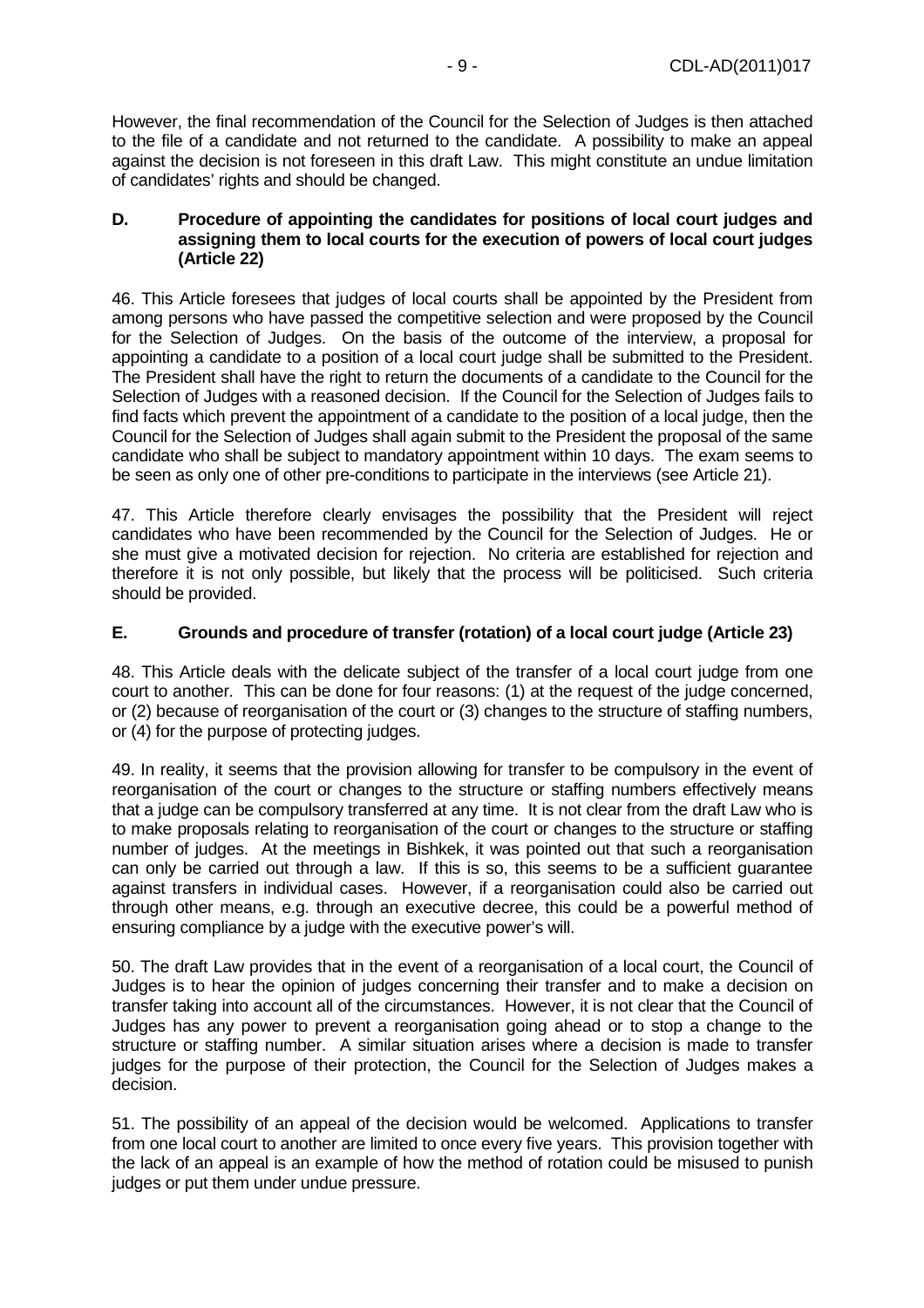## **VI. GROUNDS AND PROCEDURES FOR SUSPENSION OF POWERS, DISMISSAL FROM OFFICE AND TERMINATION OF POWERS OF A JUDGE**

# **A. Dismissal of a judge from office (Article 25)**

52. Article 25.1 provides that a judge shall be dismissed from office in the event that the Council of Judges gives its consent to the institution of criminal proceedings as an accused person or administrative proceedings at law. Article 25.2 says that Parliament may dismiss a judge of the Supreme Court or the Constitutional Chamber in the event that it gives to the Prosecutor General its consent to institute criminal proceedings. It also provides that the President may dismiss a local court judge in the event that consent is given to the Prosecutor General to institute criminal proceedings against him or her. In each case the Council of Judges makes a proposal to Parliament or to the President, as appropriate. There seems to be some overlap between these provisions as Article 25.1 appears to apply to all judges.

53. It seems somewhat harsh that the mere institution of proceedings should lead to dismissal from office rather than merely suspension pending a decision on the criminal charges, unless Article 25.3 is meant to refer only to suspension rather than dismissal. The English translation of the draft Law seems indeed to be incorrect in this case, as was pointed out at the meetings in Bishkek.

54. Article 25.4 goes on to say that a judge dismissed from office shall be restored in case circumstances constituting the grounds for a decision of dismissal cease to exist. This means, presumably, that the judge is restored to office in the event of being acquitted of the criminal charge. Article 25.1 refers not only to criminal proceedings, but also to administrative proceedings. It is not clear whether this means that a judge could be dismissed for some relatively minor infringement of the law, as there is no information as to what type of administrative proceedings are envisaged.

55. The consequences of the dismissal/suspension are the suspension of the payment of salary and other types of material and social benefits to which the judge is entitled. A judge suspended from office shall be restored to his or her position by the body which elected or appointed him or her, if the grounds for the dismissal cease to exist. The salary and other types of material and social benefits are then paid back in full.

56. It should, in the view of the Venice Commission, be taken into consideration that the suspension of salary, besides the fact that it also affects the family of the judge, may seriously hinder the right to a legitimate defence by taking away all of his or her financial means and might therefore seriously affect the human rights of the judge who, until a final condemnation is made, is deemed to be innocent. The Venice Commission recommends that the salary and other allowances not be suspended until a final decision has been rendered, in order not to violate human rights.

## **B. Grounds and procedures for dismissal of a judge from office (Article 26)**

57. The reasons why a judge is dismissed are set out in Article 26 and include voluntary dismissal from office, the entry into legal force of a guilty verdict by a court in respect of a judge, and, e.g. the membership of a judge in political parties and their statements in support of a political party. Being registered as a candidate for the office of President of the Republic or for the office of a deputy in a local parliament are also grounds for dismissal.

58. As one would expect, the grounds and procedures for dismissal of a judge from office include the entry into legal force of a guilty verdict by a court in respect of a judge. However, Article 26.9 includes, as a ground for dismissal, "engaging in activity incompatible with the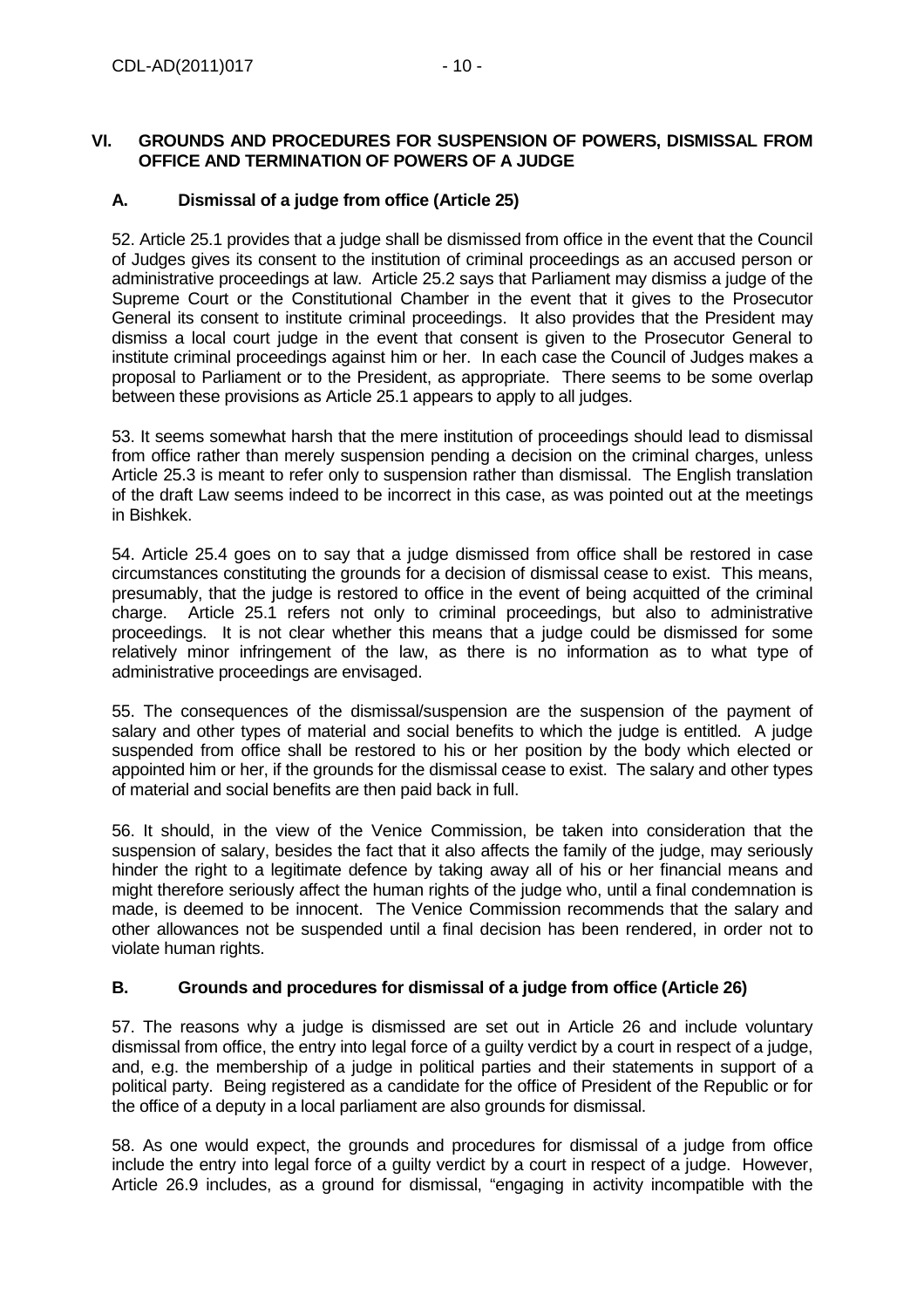position of a judge". It is not clear whether this provision refers back to the various incompatibilities referred to in Article 5-1. This should be specifically stated, because if it is not so confined, then it could be interpreted in a very wide manner.

59. Judges of the Supreme Court and the Constitutional Chamber may only be dismissed by at least two-thirds of the deputies of Parliament on proposal of the President of the Republic made in accordance with the decision of the Council of Judges. A local court judge shall be subject to early dismissal from office by the President of the Republic on proposal of the Council of Judges.

60. Under Article 26.6, the decision on early dismissal of a judge from office shall not be subject to appeal. This latter provision may give rise to problems. Every decision should be appealable. In fact, some grounds of dismissal are objectively clear, but others need to be interpreted in order to check whether there is a violation or not of the duties of a judge (e.g. statements of political nature and the like) and the fact that the decisions (of the Council of Judges) are not subject to appeal may violate the right to a fair trial.

# **C. Grounds and procedure of termination of powers of a judge (Article 27)**

61. Article 27.1 deals with resignation of a judge, which it defines as "a honorary retirement or honorary removal from office" and in such cases the resigned person retains the rank of a judge, the guarantees of personal immunity and affiliation to the judicial community. This provision underlines the high social status of judges and is welcomed, even if the rules on immunity might be a matter for discussion – are they really needed for retired judges? In the English version of the draft Law, this provision is somewhat obscure, but it is assumed that it refers to a judge who retires because he or she has reached the retirement age or decides voluntarily to retire early without being compelled to do so by reason of some misbehaviour.

## **VII. LIABILITY OF JUDGES**

## **A. Disciplinary liability of judges (Article 28)**

62. Article 28 deals with the disciplinary liability of judges. A disciplinary misdeed is defined as a deed or omission of a judge which does not correspond to the requirements towards irreproachable conduct as envisaged in Article 6.2 of the draft Law as well as involving activity incompatible with the position of a judge. This latter provision should expressly provide that only the activities deemed incompatible with the position of a judge by Article 5-1 of the draft Law are covered.

63. There is a time limit of one year for dealing with disciplinary sanctions. The sanctions can include admonishment or censure or early dismissal from his or her position. In the case of insignificant misdeeds, the Council of Judges may limit itself to a warning.

## **B. Procedure of instituting disciplinary proceedings against judges (Article 29)**

64. This Article sets out the procedures which are to be applied. The disciplinary commission of the Council of Judges can initiate disciplinary proceedings in respect of a judge based on complaints, presentments and special rulings received. There are two months within which to carry out the investigation.

65. A refusal to initiate disciplinary proceedings may be appealed against in the Council of Judges. The procedure and timeframe for such appeal is to be defined in the regulation on the disciplinary commission. Internal investigation includes questioning and looking for explanation and other evidence from a judge, questioning and seeking explanations from the complainant, questioning of witnesses and examination of the case, as well as any other actions to collect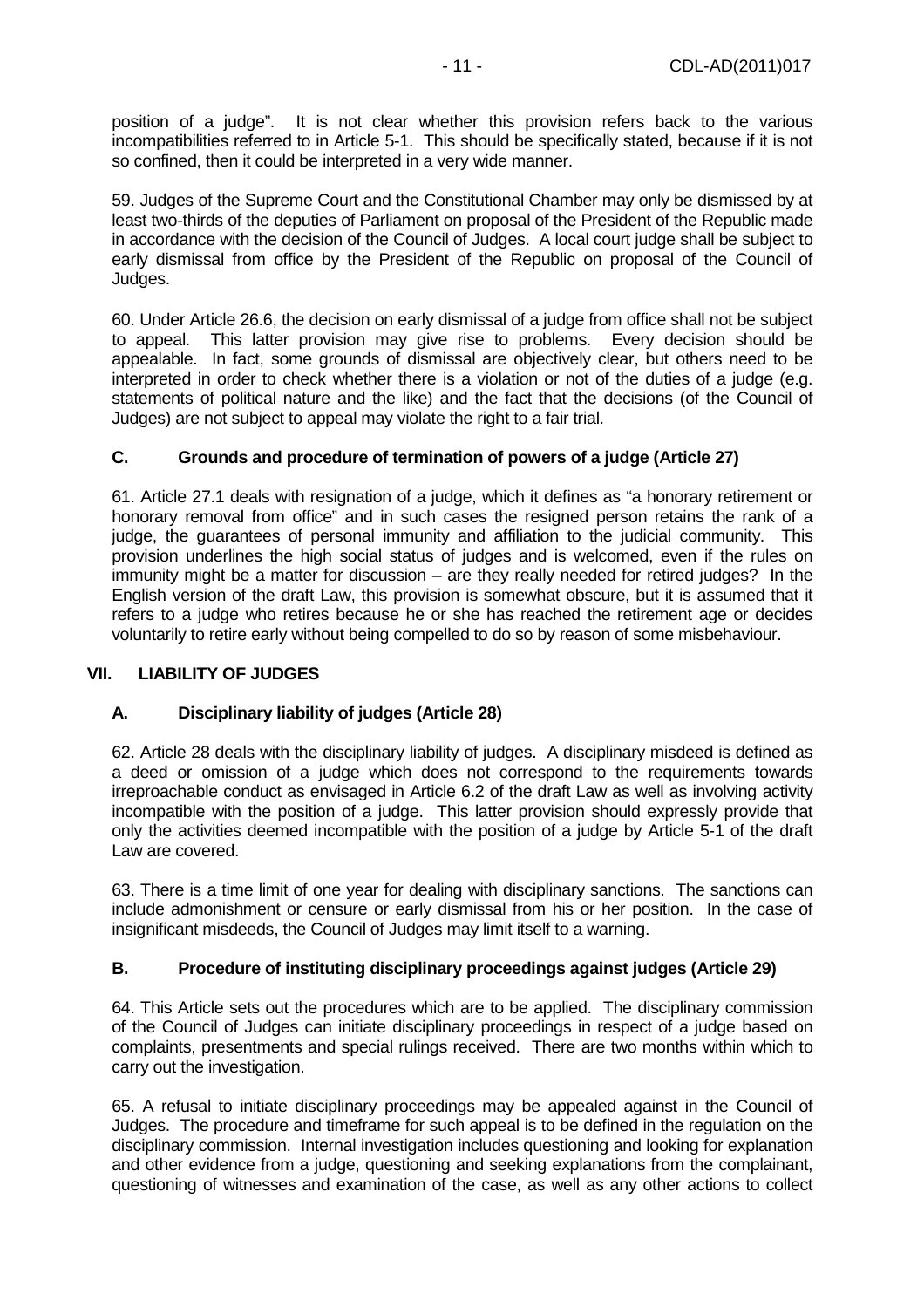relevant information. A memorandum is drawn up on the basis of the internal investigation. The judge must be made familiar with the materials of the proceedings in advance. The Council of Judges then makes a decision either to terminate disciplinary proceedings due to the absence of a disciplinary misdeed or to impose one of the sanctions already referred to. There are obviously more detailed regulations dealing with the precise procedures which are to be followed and, as the Venice Commission has not seen them, these cannot be commented further.

#### **C. Initiation of a criminal case against a judge and procedure of instituting criminal or administrative proceedings at law (Article 30)**

66. This Article refers to the initiation of criminal cases against a judge. The decision to initiate such cases is made by the Prosecutor General who must obtain the consent of the Council of Judges. He or she submits a proposal to the Council of Judges, indicating the circumstances of the criminal case and the legal provision under which the judge is accused to initiate the proceedings.

67. In theory, it is possible for the prosecutors to instruct the case without the consent of the Council of Judges by simply not accusing the respective judge and leaving him or her – willingly – in the status of a suspect or witness. The status of a witness does not provide the person with the same guarantees as those of a suspect or accused. In addition – in particular - a witness has to tell the truth. A better protection of the independence of the judiciary would be if the Council of Judges were requested, at a very early stage of the investigation, to give its approval to proceed.

68. If the consent is refused by the Council of Judges, no repeated presentment by the Prosecutor General is possible.

## **D. Carrying out operational search and investigative actions in respect of a judge (Article 31)**

69. This Article provides that the carrying out of search measures in respect of a judge can be permitted only after criminal proceedings have been instituted against the judge. This seems to present a problem in a case where there is suspicion that a judge may have committed an offence which can only be verified by carrying out a search. Until the search is carried out, the evidence does not exist. It is difficult to see on what basis the Prosecutor General would institute proceedings in advance of obtaining this evidence.

# **VIII. SOCIAL GUARANTEES OF THE STATUS OF JUDGES**

70. The remaining provisions in Chapter 7 relate to such questions as salary, other benefits, official housing, annual paid leave, social protection measures, medical insurance, life insurance, and the physical protection of judges. The provisions in question seem appropriate.

71. The system of grades as foreseen by the draft Law in articles 4.4 and 8-10 is transparent, as far as can be judged from the outside, but it should not conceal some sort of bonus system. The application of this system of grades in individual cases will be the final proof whether the system is working correctly. The attribution of housing facilities and allocations are subject to a  $\overline{\text{considerable}}$  amount of appreciation and discretion and are a source of possible abuse<sup>8</sup> which, in post-socialist countries, persist. The Venice Commission recommends the phasing out of such benefits and that these be replaced by an adequate level of financial remuneration<sup>9</sup>.

<sup>&</sup>lt;u>e</u><br>Bud, paragraphs 46, 47 to 51.

<sup>&</sup>lt;sup>9</sup> Ibid, paragraph 50.